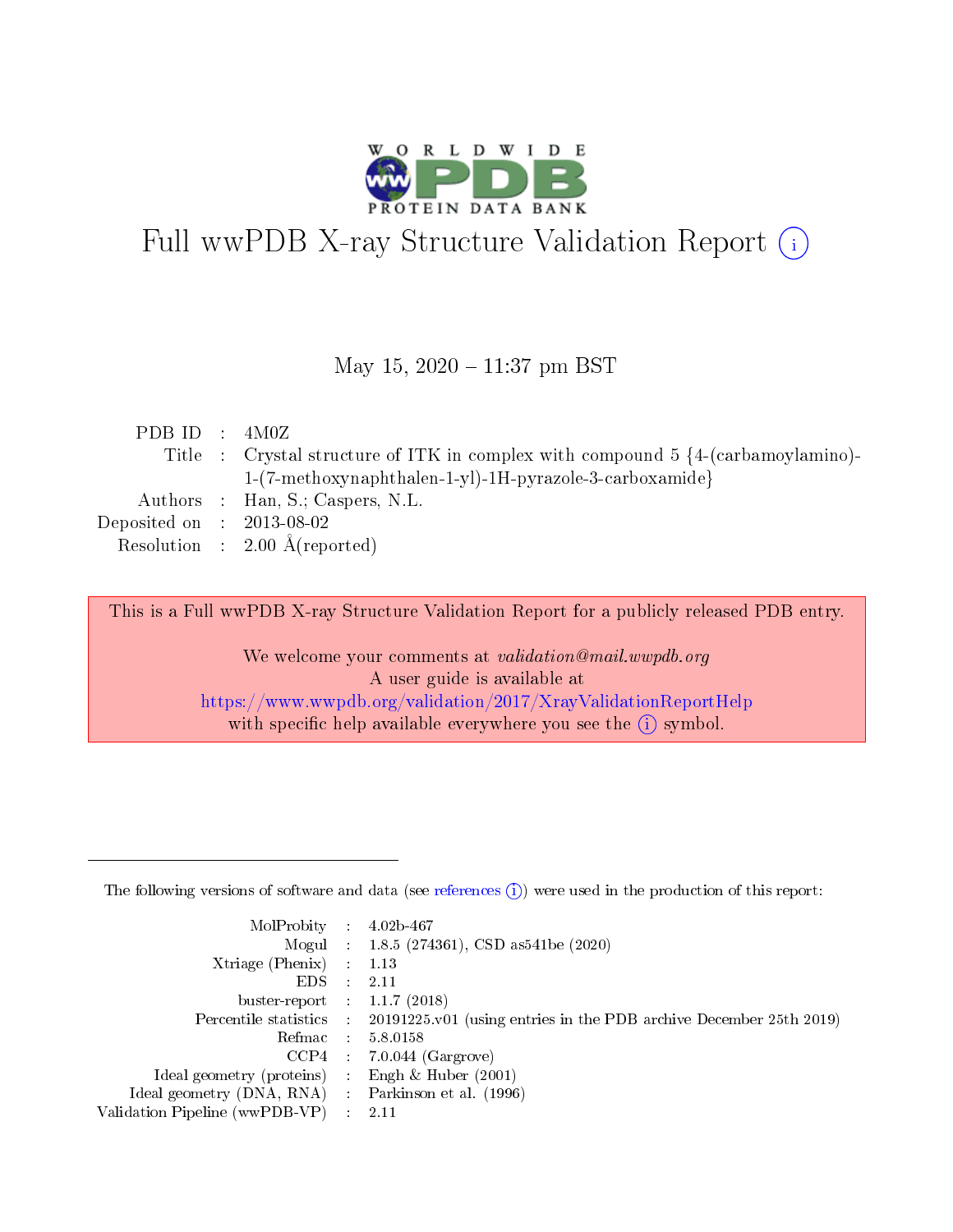# 1 [O](https://www.wwpdb.org/validation/2017/XrayValidationReportHelp#overall_quality)verall quality at a glance  $(i)$

The following experimental techniques were used to determine the structure: X-RAY DIFFRACTION

The reported resolution of this entry is 2.00 Å.

Percentile scores (ranging between 0-100) for global validation metrics of the entry are shown in the following graphic. The table shows the number of entries on which the scores are based.



| Metric                | Whole archive<br>$(\#\text{Entries})$ | Similar resolution<br>$(\#\text{Entries},\, \text{resolution}\; \text{range}(\textup{\AA}))$ |
|-----------------------|---------------------------------------|----------------------------------------------------------------------------------------------|
| $R_{free}$            | 130704                                | $8085(2.00-2.00)$                                                                            |
| Clashscore            | 141614                                | $9178(2.00-2.00)$                                                                            |
| Ramachandran outliers | 138981                                | $9054(2.00-2.00)$                                                                            |
| Sidechain outliers    | 138945                                | $9053(2.00-2.00)$                                                                            |
| RSRZ outliers         | 127900                                | 7900 (2.00-2.00)                                                                             |

The table below summarises the geometric issues observed across the polymeric chains and their fit to the electron density. The red, orange, yellow and green segments on the lower bar indicate the fraction of residues that contain outliers for  $>=3, 2, 1$  and 0 types of geometric quality criteria respectively. A grey segment represents the fraction of residues that are not modelled. The numeric value for each fraction is indicated below the corresponding segment, with a dot representing fractions  $\epsilon=5\%$  The upper red bar (where present) indicates the fraction of residues that have poor fit to the electron density. The numeric value is given above the bar.

| Mol | $\cap$ hain | Length | Quality of chain |    |  |
|-----|-------------|--------|------------------|----|--|
|     |             |        | %                |    |  |
|     |             | 269    | 90%              | 8% |  |

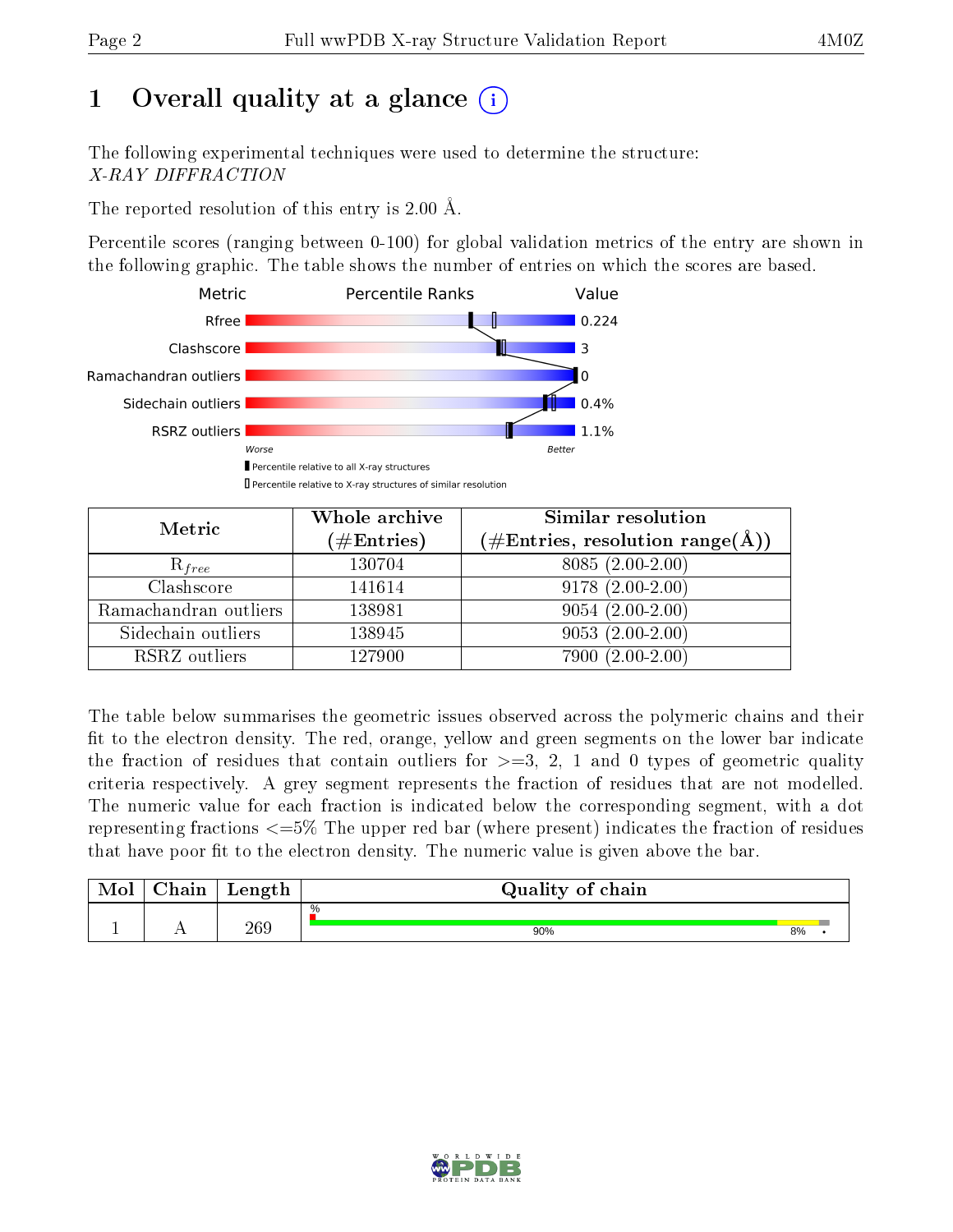# 2 Entry composition  $\left( \cdot \right)$

There are 3 unique types of molecules in this entry. The entry contains 2413 atoms, of which 30 are hydrogens and 0 are deuteriums.

In the tables below, the ZeroOcc column contains the number of atoms modelled with zero occupancy, the AltConf column contains the number of residues with at least one atom in alternate conformation and the Trace column contains the number of residues modelled with at most 2 atoms.

• Molecule 1 is a protein called Tyrosine-protein kinase ITK/TSK.

| Mol | Chain | Residues | $\rm{Atoms}$  |      |     |     |    | ZeroOcc | $\vert$ AltConf $\vert$ Trace |  |
|-----|-------|----------|---------------|------|-----|-----|----|---------|-------------------------------|--|
|     |       | 264      | Total<br>2128 | 1360 | 354 | 396 | 18 |         |                               |  |

There are 3 discrepancies between the modelled and reference sequences:

| Chain | Residue | $\parallel$ Modelled $\parallel$ | Actual | Comment        | Reference     |
|-------|---------|----------------------------------|--------|----------------|---------------|
|       | 352     | GLY                              |        | EXPRESSION TAG | JNP 008881    |
|       | 353     | SER                              |        | EXPRESSION TAG | UNP Q08881    |
|       | 596     | ΑRG                              | LV S   | – CONFLICT     | Q08881<br>-NP |

 Molecule 2 is 4-(carbamoylamino)-1-(7-methoxynaphthalen-1-yl)-1H-pyrazole-3-carboxamid e (three-letter code: M0Z) (formula:  $C_{16}H_{15}N_5O_3$ ).



| Mol | Chain   Residues | Atoms       |  |       |  |  | ZeroOcc   AltConf |  |
|-----|------------------|-------------|--|-------|--|--|-------------------|--|
|     |                  | Total C H – |  | 16 15 |  |  |                   |  |

Continued on next page...

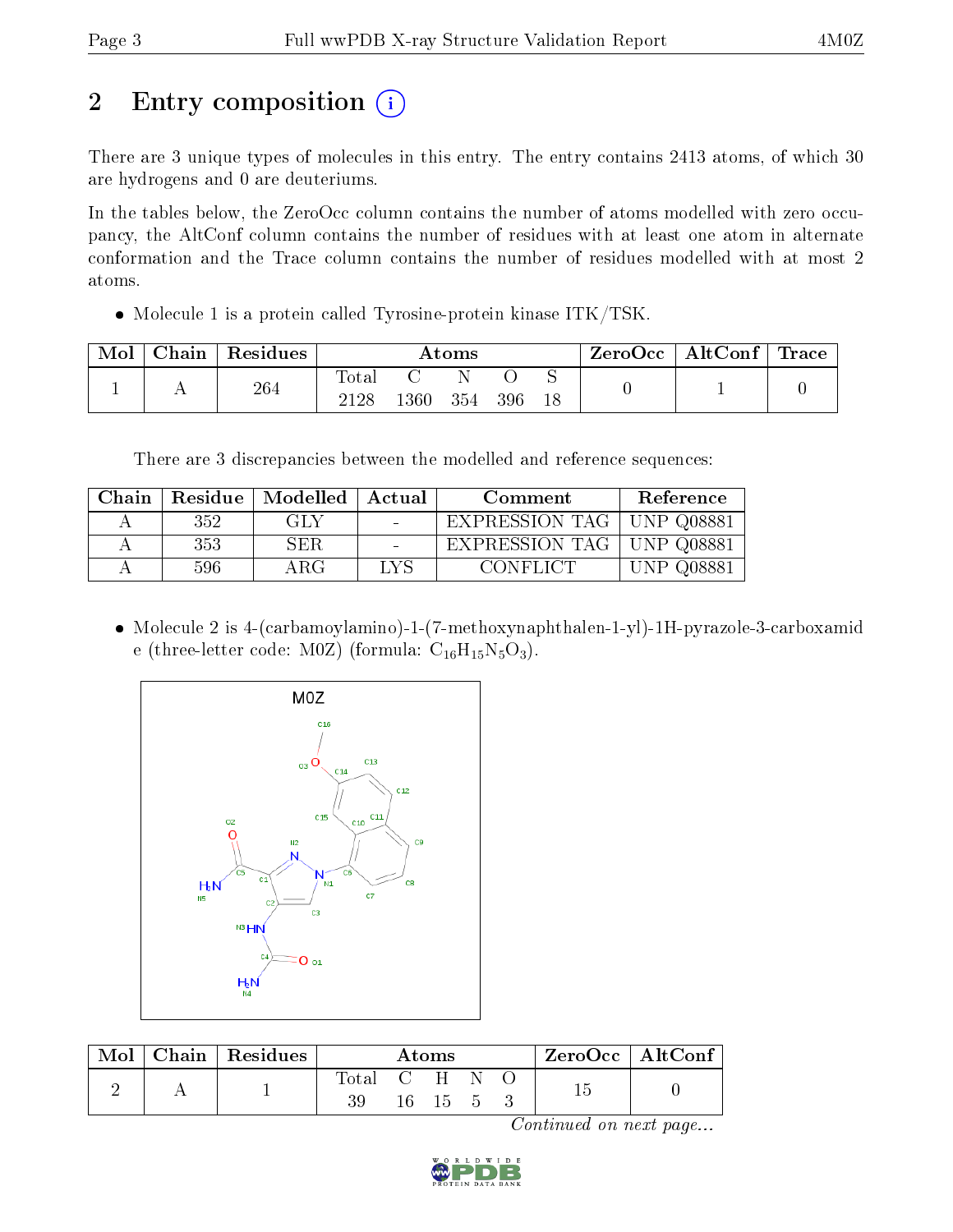Continued from previous page...

| $\text{Mol}$ | Chain   Residues | Atoms |  |       |  |  | $ZeroOcc \mid AltConf \mid$ |
|--------------|------------------|-------|--|-------|--|--|-----------------------------|
|              |                  | Total |  | $C-H$ |  |  |                             |
|              |                  |       |  | 16 15 |  |  |                             |

• Molecule 3 is water.

|  | $Mol$   Chain   Residues | Atoms                  | $ZeroOcc \mid AltConf$ |
|--|--------------------------|------------------------|------------------------|
|  | 207                      | Fotal<br>$-207$<br>207 |                        |

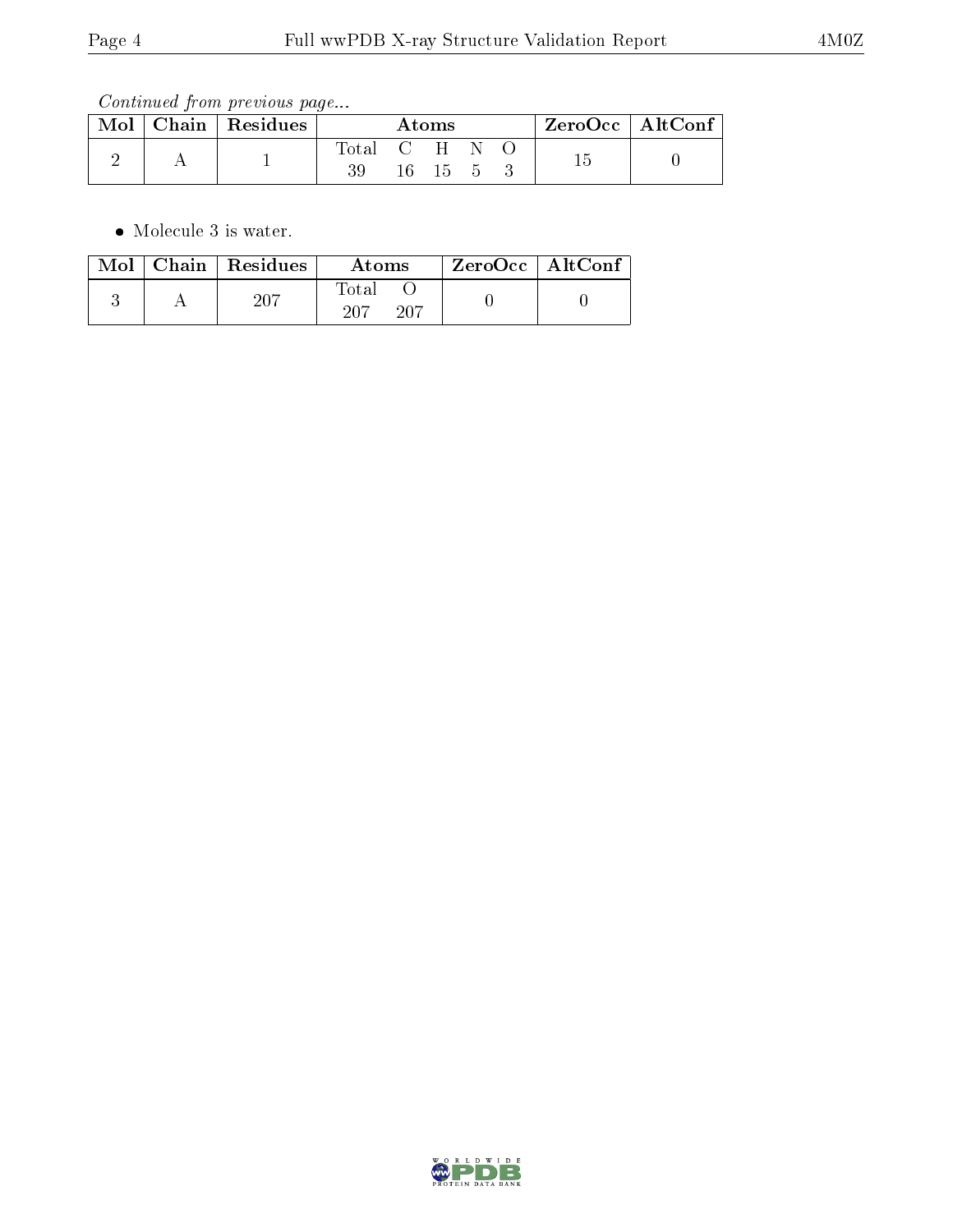# 3 Residue-property plots  $(i)$

These plots are drawn for all protein, RNA and DNA chains in the entry. The first graphic for a chain summarises the proportions of the various outlier classes displayed in the second graphic. The second graphic shows the sequence view annotated by issues in geometry and electron density. Residues are color-coded according to the number of geometric quality criteria for which they contain at least one outlier: green  $= 0$ , yellow  $= 1$ , orange  $= 2$  and red  $= 3$  or more. A red dot above a residue indicates a poor fit to the electron density (RSRZ  $> 2$ ). Stretches of 2 or more consecutive residues without any outlier are shown as a green connector. Residues present in the sample, but not in the model, are shown in grey.

• Molecule 1: Tyrosine-protein kinase ITK/TSK



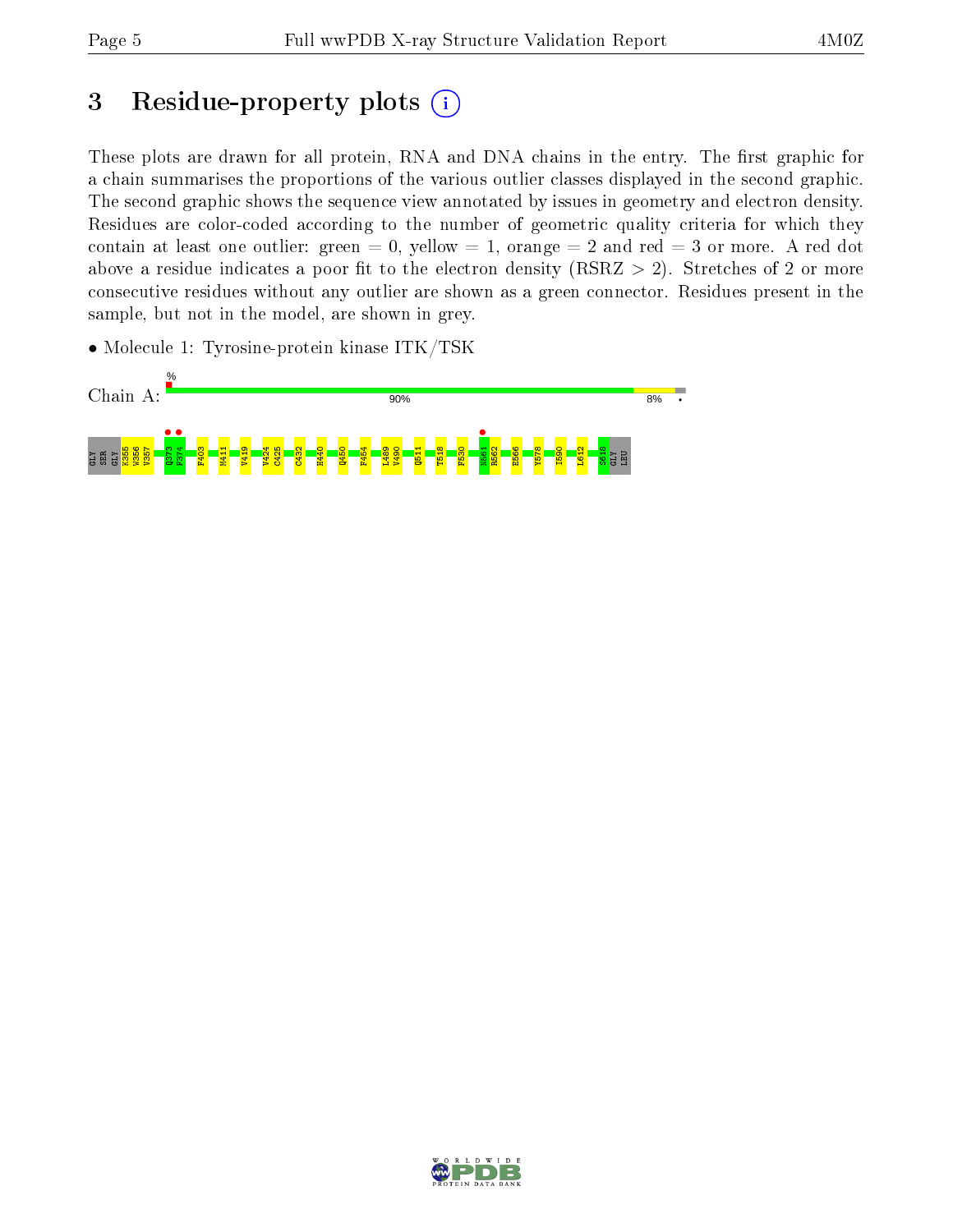# 4 Data and refinement statistics  $(i)$

| Property                                                                | Value                                              | Source     |
|-------------------------------------------------------------------------|----------------------------------------------------|------------|
| Space group                                                             | $\overline{P}$ 1 21 1                              | Depositor  |
| Cell constants                                                          | 68.77Å<br>$40.36\mathrm{\AA}$<br>$49.60\text{\AA}$ | Depositor  |
| a, b, c, $\alpha$ , $\beta$ , $\gamma$                                  | $90.00^{\circ}$ $107.02^{\circ}$<br>$90.00^\circ$  |            |
| Resolution $(A)$                                                        | $19.31 - 2.00$                                     | Depositor  |
|                                                                         | 22.42<br>$-2.00$                                   | <b>EDS</b> |
| % Data completeness                                                     | $99.3(19.31-2.00)$                                 | Depositor  |
| (in resolution range)                                                   | $99.1(22.42-2.00)$                                 | <b>EDS</b> |
| $R_{merge}$                                                             | (Not available)                                    | Depositor  |
| $\mathrm{R}_{sym}$                                                      | (Not available)                                    | Depositor  |
| $\langle I/\sigma(I) \rangle^{-1}$                                      | 1.84 (at $1.99\text{\AA}$ )                        | Xtriage    |
| Refinement program                                                      | <b>BUSTER 2.11.2</b>                               | Depositor  |
|                                                                         | $0.164$ , $0.221$                                  | Depositor  |
| $R, R_{free}$                                                           | $0.168$ ,<br>0.224                                 | DCC        |
| $R_{free}$ test set                                                     | $892$ reflections $(5.10\%)$                       | wwPDB-VP   |
| Wilson B-factor $(A^2)$                                                 | 18.9                                               | Xtriage    |
| Anisotropy                                                              | 0.505                                              | Xtriage    |
| Bulk solvent $k_{sol}(\mathrm{e}/\mathrm{A}^3),\,B_{sol}(\mathrm{A}^2)$ | $0.37$ , $52.3$                                    | <b>EDS</b> |
| L-test for twinning <sup>2</sup>                                        | $< L >$ = 0.49, $< L^2 >$ = 0.32                   | Xtriage    |
| Estimated twinning fraction                                             | No twinning to report.                             | Xtriage    |
| $F_o, F_c$ correlation                                                  | 0.95                                               | <b>EDS</b> |
| Total number of atoms                                                   | 2413                                               | wwPDB-VP   |
| Average B, all atoms $(A^2)$                                            | 24.0                                               | wwPDB-VP   |

Xtriage's analysis on translational NCS is as follows: The largest off-origin peak in the Patterson function is  $7.38\%$  of the height of the origin peak. No significant pseudotranslation is detected.

<sup>&</sup>lt;sup>2</sup>Theoretical values of  $\langle |L| \rangle$ ,  $\langle L^2 \rangle$  for acentric reflections are 0.5, 0.333 respectively for untwinned datasets, and 0.375, 0.2 for perfectly twinned datasets.



<span id="page-5-1"></span><span id="page-5-0"></span><sup>1</sup> Intensities estimated from amplitudes.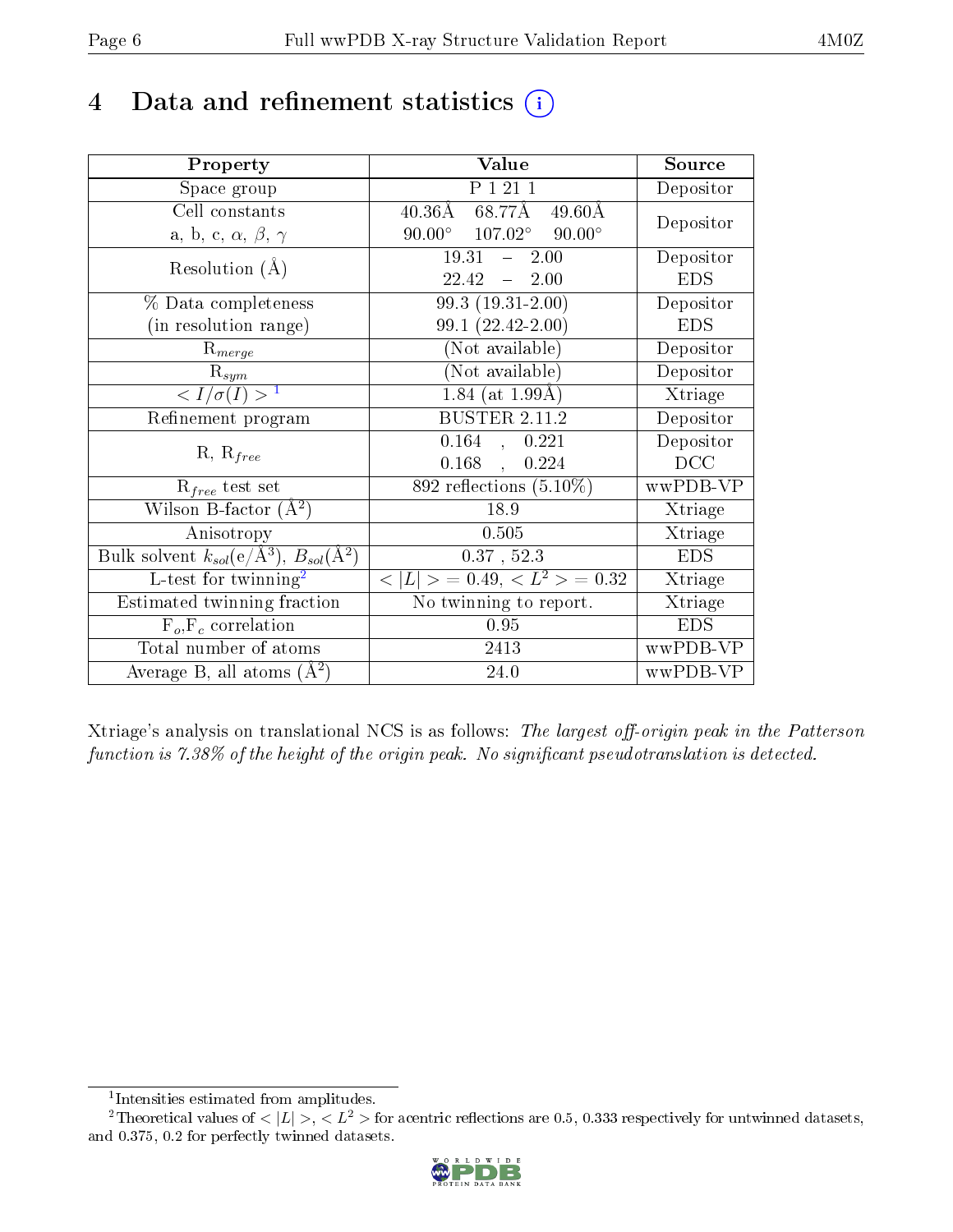# 5 Model quality  $(i)$

### 5.1 Standard geometry (i)

Bond lengths and bond angles in the following residue types are not validated in this section: M0Z

The Z score for a bond length (or angle) is the number of standard deviations the observed value is removed from the expected value. A bond length (or angle) with  $|Z| > 5$  is considered an outlier worth inspection. RMSZ is the root-mean-square of all Z scores of the bond lengths (or angles).

|               |      | Bond lengths                    | Bond angles |        |  |
|---------------|------|---------------------------------|-------------|--------|--|
| $Mol$   Chain |      | RMSZ $ #Z  > 5$ RMSZ $ #Z  > 5$ |             |        |  |
|               | 0.49 | 0/2181                          | 0.65        | 0/2947 |  |

There are no bond length outliers.

There are no bond angle outliers.

There are no chirality outliers.

There are no planarity outliers.

### 5.2 Too-close contacts  $(i)$

In the following table, the Non-H and H(model) columns list the number of non-hydrogen atoms and hydrogen atoms in the chain respectively. The H(added) column lists the number of hydrogen atoms added and optimized by MolProbity. The Clashes column lists the number of clashes within the asymmetric unit, whereas Symm-Clashes lists symmetry related clashes.

| Mol |      |      | Chain   Non-H   H(model)   H(added)   Clashes   Symm-Clashes |
|-----|------|------|--------------------------------------------------------------|
|     | 2128 | 2081 |                                                              |
|     |      |      |                                                              |
|     | -207 |      |                                                              |
|     | 2383 |      |                                                              |

The all-atom clashscore is defined as the number of clashes found per 1000 atoms (including hydrogen atoms). The all-atom clashscore for this structure is 3.

All (13) close contacts within the same asymmetric unit are listed below, sorted by their clash magnitude.

| Atom-1              | Atom-2                      | $\operatorname{Interatomic}$<br>distance $(A)$ | $\mathrm{Class}$<br>overlap (A |
|---------------------|-----------------------------|------------------------------------------------|--------------------------------|
| $1:$ A:419:VAL·HG21 | $1:$ A:489:LEU $\cdot$ HD12 | -.80                                           | .).62                          |

Continued on next page...

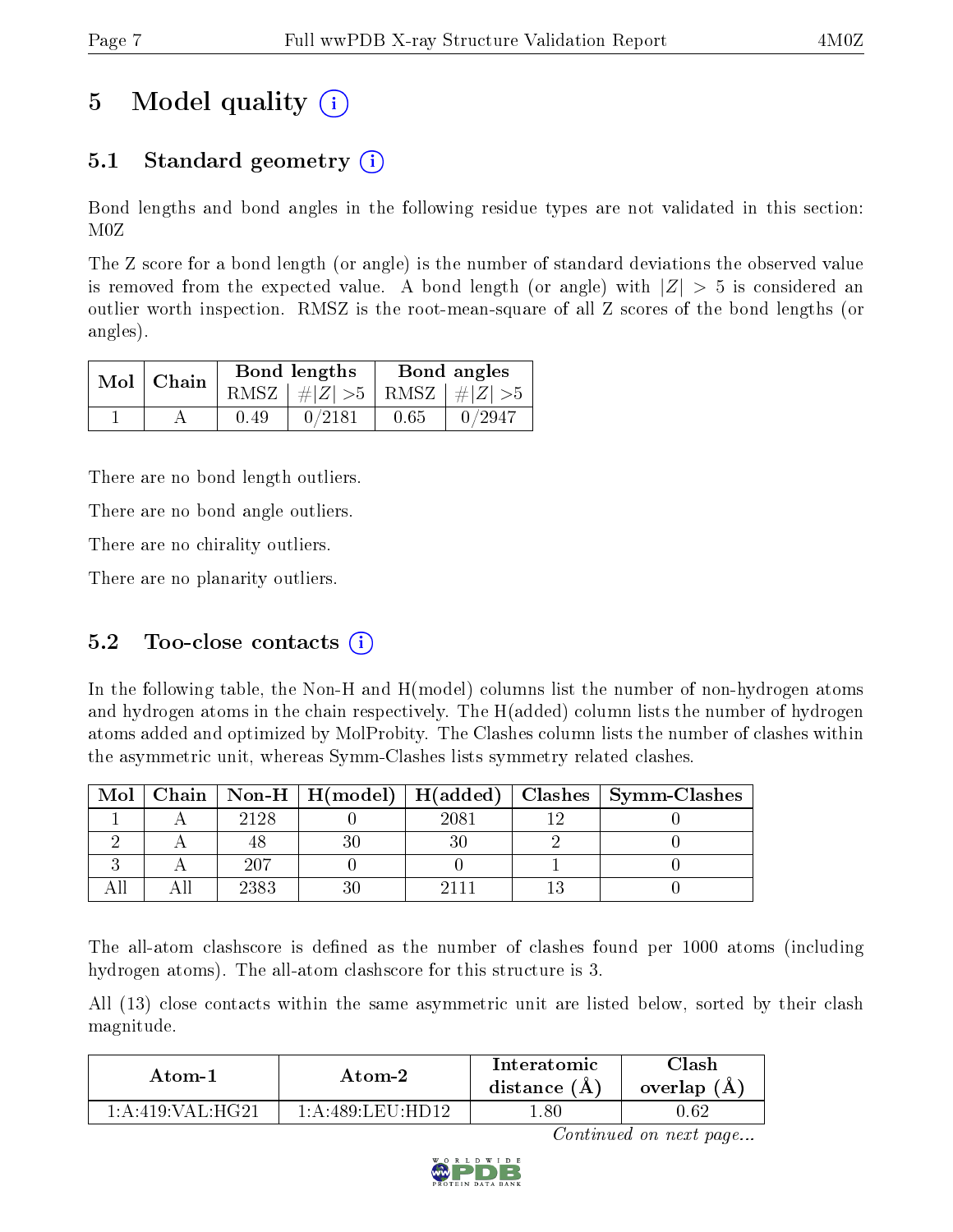| Atom-1              | Atom-2              | Interatomic<br>distance $(A)$ | Clash<br>overlap $(A)$ |
|---------------------|---------------------|-------------------------------|------------------------|
| 1:A:411[B]:MET:HE2  | 2:A:701:M0Z:H14     | 1.85                          | 0.58                   |
| 1: A:562: ARG:HD3   | 1:A:566:GLU:HB3     | 1.88                          | 0.54                   |
| 1:A:450:GLN:HB2     | 1: A:454: PHE: CZ   | 2.43                          | 0.53                   |
| 1: A: 356: TRP: HB3 | 1:A:411[B]:MET:HG3  | 1.93                          | 0.51                   |
| 1: A:425: CYS:HB3   | 1:A:432:CYS:HB2     | 1.96                          | 0.48                   |
| 1: A:440:HIS:HB2    | 1: A:490: VAL:HB    | 1.95                          | 0.48                   |
| 1: A: 355: LYS: HG3 | 1:A:357:VAL:H       | 1.80                          | 0.46                   |
| 1: A:403: PHE:HE2   | 1:A:424:VAL:HG21    | 1.82                          | 0.44                   |
| 1: A:590: ILE: HG21 | 1: A:612: LEU: HD21 | 2.00                          | 0.44                   |
| 2:A:702:M0Z:N2      | 2:A:702:M0Z:H12     | 2.34                          | 0.43                   |
| 1: A: 578: TYR: HD2 | 3:A:939:HOH:O       | 2.02                          | 0.42                   |
| 1:A:511:GLN:HE21    | 1: A:518:THR:H      | 1.68                          | 0.42                   |

Continued from previous page...

There are no symmetry-related clashes.

#### 5.3 Torsion angles  $(i)$

#### 5.3.1 Protein backbone  $(i)$

In the following table, the Percentiles column shows the percent Ramachandran outliers of the chain as a percentile score with respect to all X-ray entries followed by that with respect to entries of similar resolution.

The Analysed column shows the number of residues for which the backbone conformation was analysed, and the total number of residues.

| Mol   Chain | Analysed                                | Favoured   Allowed   Outliers   Percentiles |  |                                                              |  |
|-------------|-----------------------------------------|---------------------------------------------|--|--------------------------------------------------------------|--|
|             | $263/269$ (98\%)   259 (98\%)   4 (2\%) |                                             |  | $\begin{array}{ c c c c c }\n\hline\n100 & 100\n\end{array}$ |  |

There are no Ramachandran outliers to report.

#### 5.3.2 Protein sidechains  $\left( \widehat{\mathbf{i}} \right)$

In the following table, the Percentiles column shows the percent sidechain outliers of the chain as a percentile score with respect to all X-ray entries followed by that with respect to entries of similar resolution.

The Analysed column shows the number of residues for which the sidechain conformation was analysed, and the total number of residues.

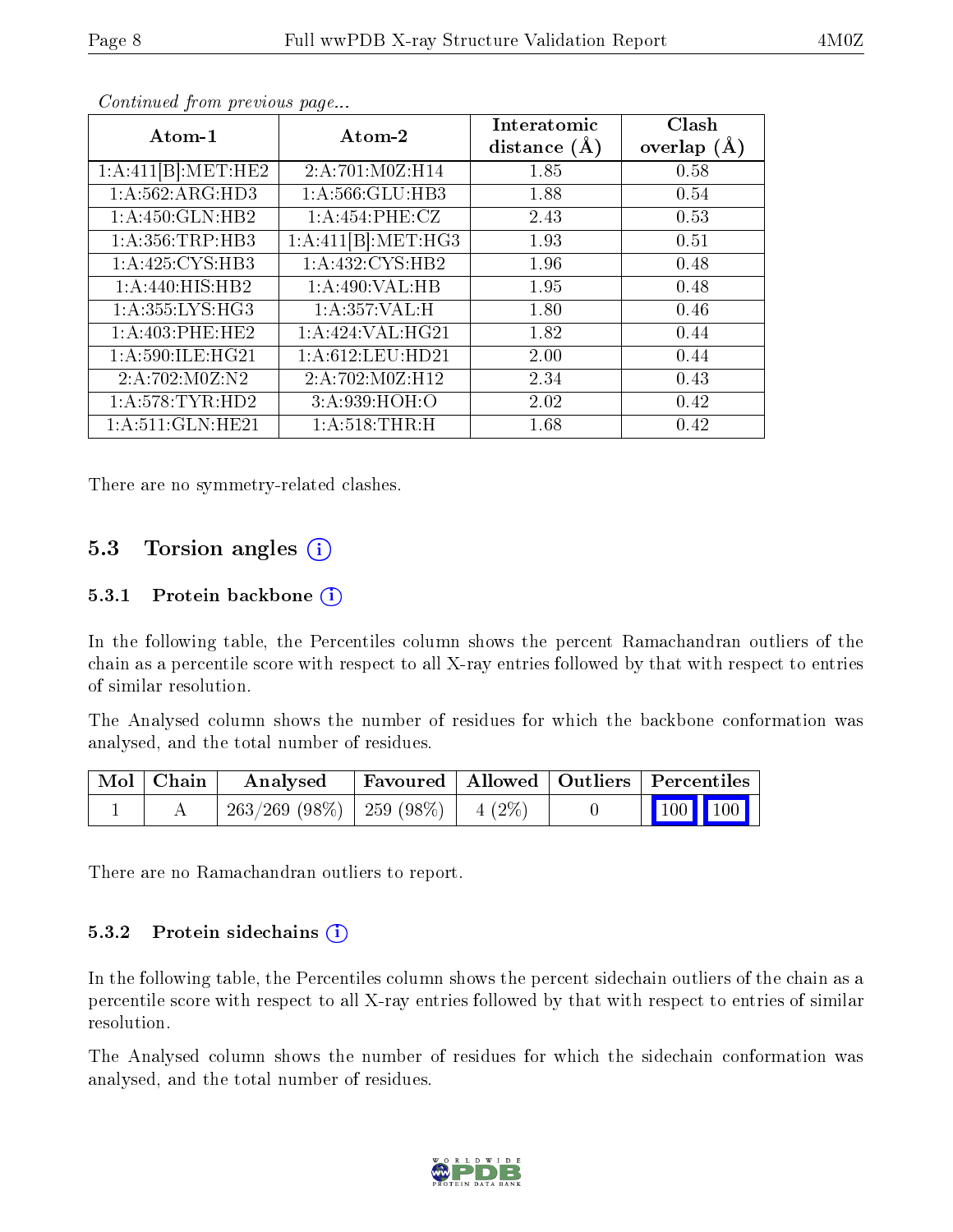| Mol   Chain | Analysed                    |          | Rotameric   Outliers   Percentiles |  |  |
|-------------|-----------------------------|----------|------------------------------------|--|--|
|             | 234/235 (100%)   233 (100%) | $1(0\%)$ | $\sqrt{91}$ 93                     |  |  |

All (1) residues with a non-rotameric sidechain are listed below:

| Mol | $Chain +$ | Res | L'vpe |
|-----|-----------|-----|-------|
|     |           |     |       |

Some sidechains can be flipped to improve hydrogen bonding and reduce clashes. All (1) such sidechains are listed below:

| Mol | Chain | $\perp$ Res | <b>Type</b> |
|-----|-------|-------------|-------------|
|     |       |             | ک اہت       |

#### $5.3.3$  RNA  $(i)$

There are no RNA molecules in this entry.

### 5.4 Non-standard residues in protein, DNA, RNA chains (i)

There are no non-standard protein/DNA/RNA residues in this entry.

#### 5.5 Carbohydrates (i)

There are no carbohydrates in this entry.

### 5.6 Ligand geometry (i)

2 ligands are modelled in this entry.

In the following table, the Counts columns list the number of bonds (or angles) for which Mogul statistics could be retrieved, the number of bonds (or angles) that are observed in the model and the number of bonds (or angles) that are dened in the Chemical Component Dictionary. The Link column lists molecule types, if any, to which the group is linked. The Z score for a bond length (or angle) is the number of standard deviations the observed value is removed from the expected value. A bond length (or angle) with  $|Z| > 2$  is considered an outlier worth inspection. RMSZ is the root-mean-square of all Z scores of the bond lengths (or angles).

| $\bf{Mol}$ |                      | $\mid$ Chain $\mid$ Res |     | Link                     |            | Bond lengths |             |          | Bond angles |              |
|------------|----------------------|-------------------------|-----|--------------------------|------------|--------------|-------------|----------|-------------|--------------|
|            | $\bm{\mathrm{Type}}$ |                         |     |                          | Counts     | RMSZ         | $\# Z  > 2$ | Counts   | RMSZ        | $\# Z $      |
|            | $_{\rm M0Z}$         |                         | 701 |                          | 23, 26, 26 | 1.54         | $(26\%$     | 29,37,37 | 1.46        | (3%          |
|            | $_{\rm M0Z}$         |                         | 702 | $\overline{\phantom{a}}$ | 23, 26, 26 | 1.52         | $(26\%)$    | 29,37,37 | 1.20        | $\sqrt{3\%}$ |

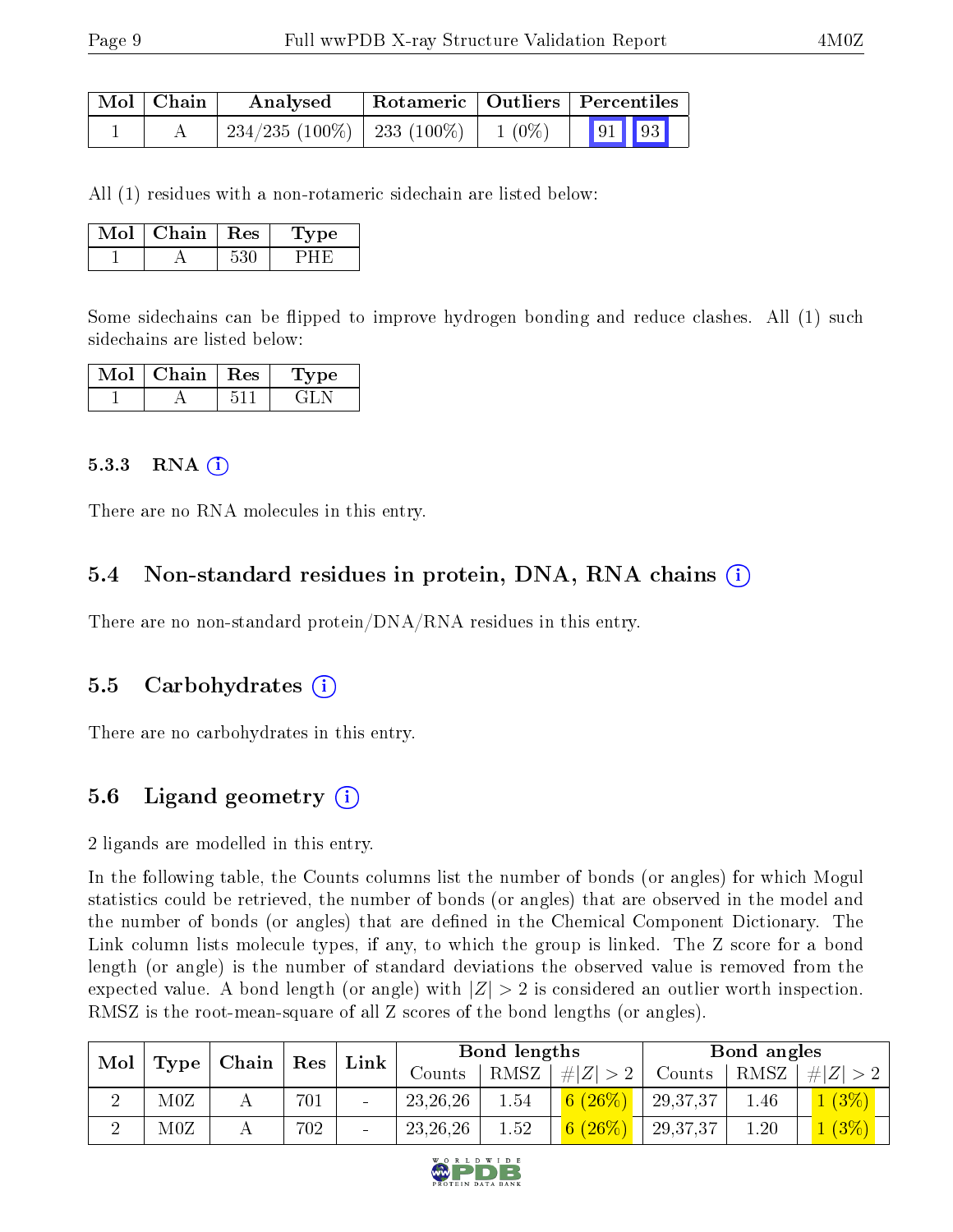In the following table, the Chirals column lists the number of chiral outliers, the number of chiral centers analysed, the number of these observed in the model and the number defined in the Chemical Component Dictionary. Similar counts are reported in the Torsion and Rings columns. '-' means no outliers of that kind were identified.

|     |     |        | Mol   Type   Chain   Res   Link   Chirals | <b>Torsions</b>                                                   | Rings |
|-----|-----|--------|-------------------------------------------|-------------------------------------------------------------------|-------|
| M0Z | 701 | $\sim$ |                                           | $1/8/14/14$   $0/3/3/3$                                           |       |
| M0Z | 702 | $\sim$ |                                           | $\left  \frac{2/8}{14/14} \right  \left  \frac{0}{3/3/3} \right $ |       |

| Mol            | Chain | Res | <b>Type</b> | Atoms     | $\mathbf{Z}$ | Observed $(A)$ | Ideal(A) |
|----------------|-------|-----|-------------|-----------|--------------|----------------|----------|
| $\overline{2}$ | А     | 702 | M0Z         | $C4-N3$   | 3.69         | 1.41           | 1.36     |
| $\overline{2}$ | А     | 701 | M0Z         | $C4-N3$   | 3.45         | 1.41           | 1.36     |
| $\overline{2}$ | A     | 701 | M0Z         | $C1-N2$   | 2.91         | 1.37           | 1.35     |
| $\overline{2}$ | А     | 702 | M0Z         | $C1-N2$   | 2.59         | 1.37           | 1.35     |
| $\overline{2}$ | А     | 702 | M0Z         | $C5-N5$   | 2.56         | 1.37           | 1.33     |
| $\overline{2}$ | А     | 701 | M0Z         | $C4-N4$   | 2.52         | 1.39           | 1.33     |
| $\overline{2}$ | A     | 702 | M0Z         | $C4-N4$   | 2.51         | 1.39           | 1.33     |
| $\overline{2}$ | А     | 701 | M0Z         | $C5-N5$   | 2.45         | 1.37           | 1.33     |
| $\overline{2}$ | А     | 701 | M0Z         | $N2-N1$   | $-2.30$      | 1.35           | 1.39     |
| $\overline{2}$ | А     | 702 | M0Z         | $C13-C14$ | 2.16         | 1.43           | 1.38     |
| $\overline{2}$ | А     | 701 | M0Z         | $C13-C14$ | 2.14         | 1.42           | 1.38     |
| $\overline{2}$ | А     | 702 | M0Z         | $N2-N1$   | $-2.07$      | 1.35           | 1.39     |

All (12) bond length outliers are listed below:

All (2) bond angle outliers are listed below:

| Mol | Chain | $\perp$ Res $\perp$ | $\Gamma$ Type | Atoms                                                        | Observed $(^\circ)$   Ideal $(^\circ)$ |        |
|-----|-------|---------------------|---------------|--------------------------------------------------------------|----------------------------------------|--------|
|     |       | 701                 | M0Z           | $\mathrm{^{+}CO\text{-}N1\text{-}N2}$   5.74 $\mathrm{^{-}}$ | 123.05                                 | 118.89 |
|     |       | 702.                | M0Z           | $C6-N1-N2$   3.96                                            | 121.76                                 | 118.89 |

There are no chirality outliers.

All (3) torsion outliers are listed below:

| Mol∣ | Chain | Res | Type | Atoms          |
|------|-------|-----|------|----------------|
|      |       | 702 | M0Z  | $C7-C6-N1-N2$  |
|      |       | 702 | M0Z  | $C10-C6-N1-C3$ |
|      |       | 701 | M07  | $C7-C6-N1-N2$  |

There are no ring outliers.

2 monomers are involved in 2 short contacts:

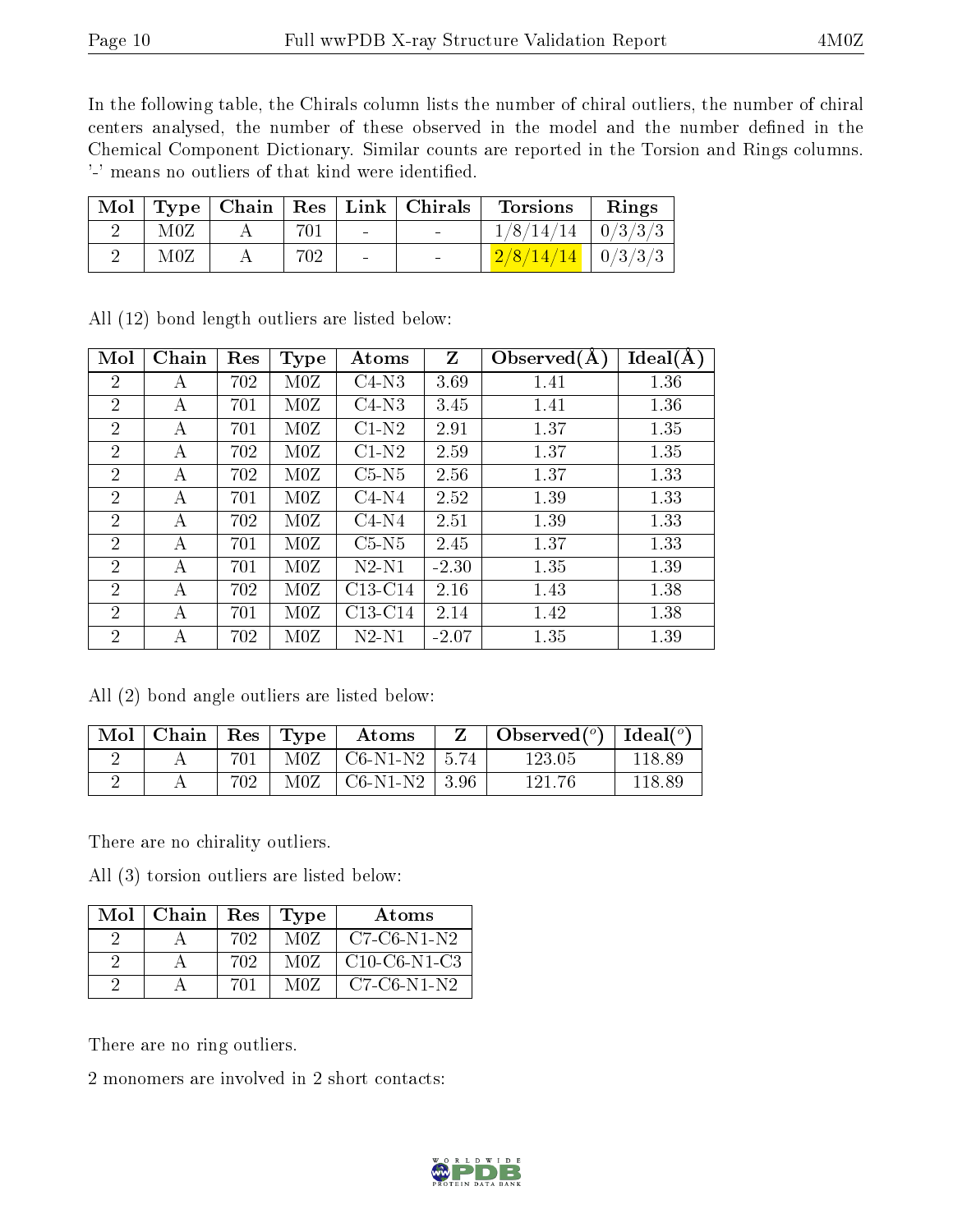| $Mol$   Chain |     |     | Res   Type   Clashes   Symm-Clashes |
|---------------|-----|-----|-------------------------------------|
|               |     | M07 |                                     |
|               | פ∩ק | MOZ |                                     |

The following is a two-dimensional graphical depiction of Mogul quality analysis of bond lengths, bond angles, torsion angles, and ring geometry for all instances of the Ligand of Interest. In addition, ligands with molecular weight > 250 and outliers as shown on the validation Tables will also be included. For torsion angles, if less then 5% of the Mogul distribution of torsion angles is within 10 degrees of the torsion angle in question, then that torsion angle is considered an outlier. Any bond that is central to one or more torsion angles identified as an outlier by Mogul will be highlighted in the graph. For rings, the root-mean-square deviation (RMSD) between the ring in question and similar rings identified by Mogul is calculated over all ring torsion angles. If the average RMSD is greater than 60 degrees and the minimal RMSD between the ring in question and any Mogul-identified rings is also greater than 60 degrees, then that ring is considered an outlier. The outliers are highlighted in purple. The color gray indicates Mogul did not find sufficient equivalents in the CSD to analyse the geometry.



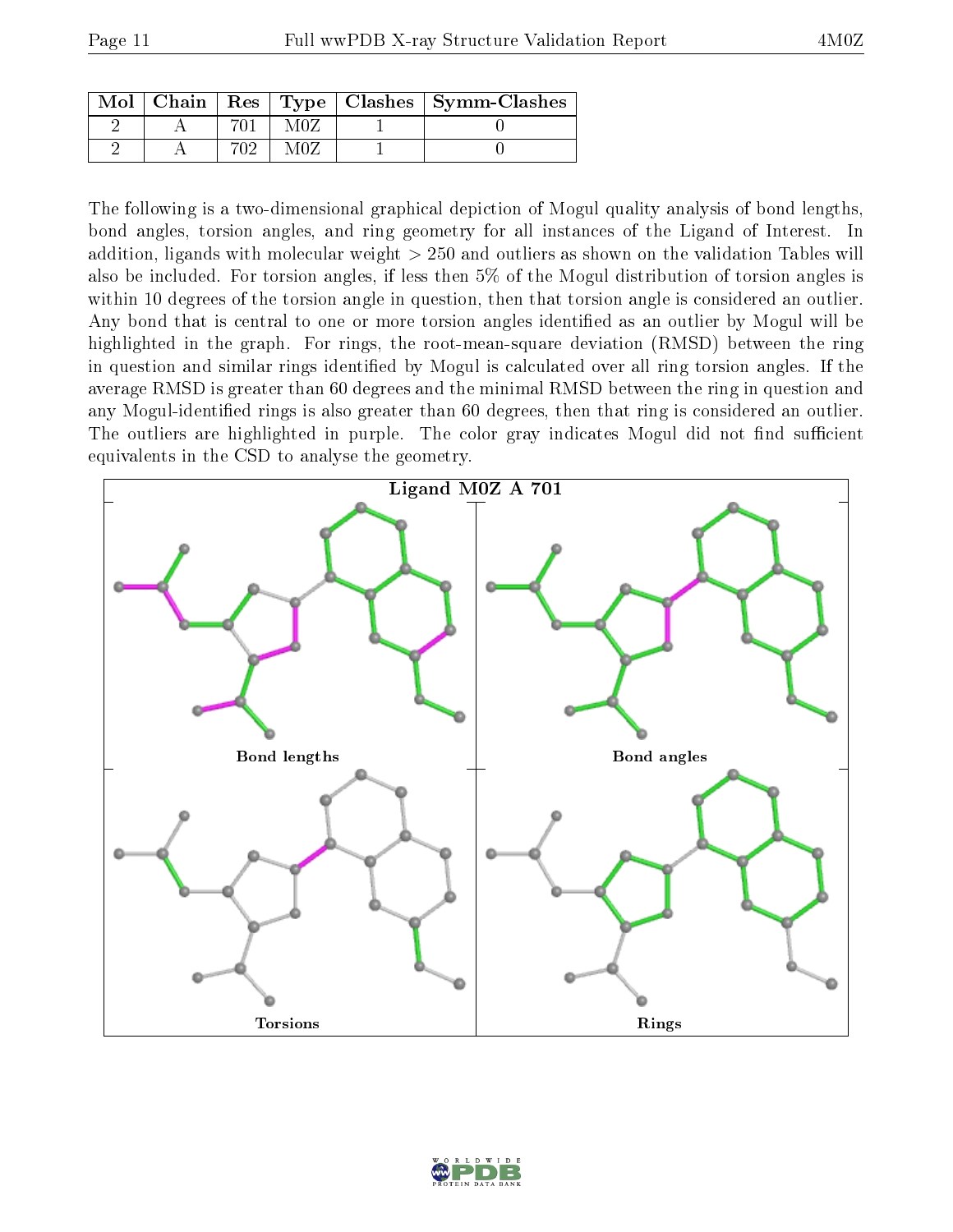

### 5.7 [O](https://www.wwpdb.org/validation/2017/XrayValidationReportHelp#nonstandard_residues_and_ligands)ther polymers (i)

There are no such residues in this entry.

## 5.8 Polymer linkage issues (i)

There are no chain breaks in this entry.

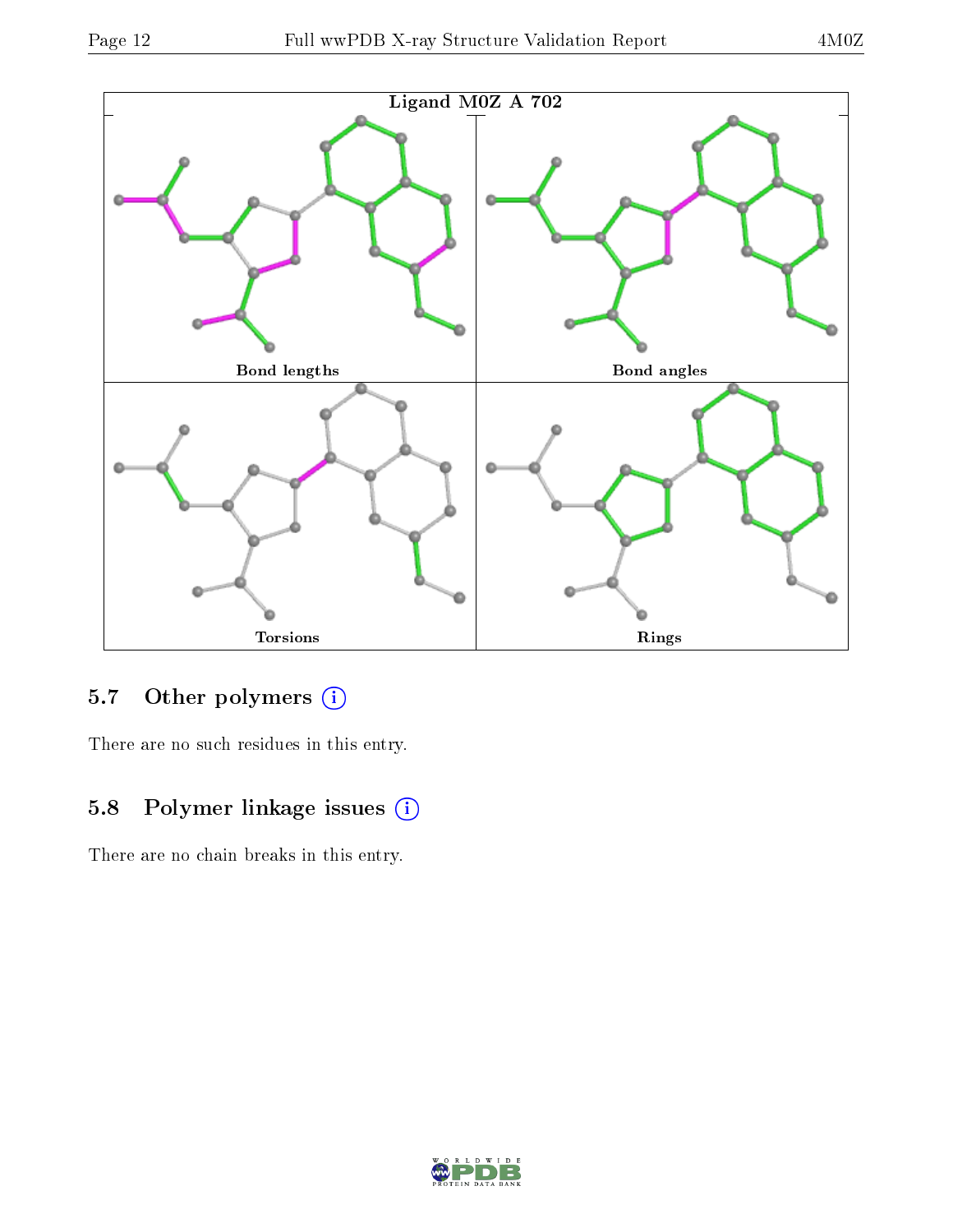## 6 Fit of model and data  $\left( \cdot \right)$

## 6.1 Protein, DNA and RNA chains (i)

In the following table, the column labelled  $#RSRZ>2'$  contains the number (and percentage) of RSRZ outliers, followed by percent RSRZ outliers for the chain as percentile scores relative to all X-ray entries and entries of similar resolution. The OWAB column contains the minimum, median,  $95<sup>th</sup>$  percentile and maximum values of the occupancy-weighted average B-factor per residue. The column labelled  $Q < 0.9$  lists the number of (and percentage) of residues with an average occupancy less than 0.9.

|  | $\mid$ Mol $\mid$ Chain $\mid$ Analysed $\mid$ <rsrz> <math>\mid</math></rsrz> | $\mathrm{\#RSRZ{>}2}$ |  | $\mid$ OWAB(Å <sup>2</sup> ) $\mid$ Q<0.9 $\mid$ |                                       |  |
|--|--------------------------------------------------------------------------------|-----------------------|--|--------------------------------------------------|---------------------------------------|--|
|  | 264/269 (98%)                                                                  |                       |  |                                                  | $-0.31$ $3(1\%)$ 80 79 11, 21, 41, 68 |  |

All (3) RSRZ outliers are listed below:

| Mol | Chain   Res   Type   RSRZ |     |      |     |
|-----|---------------------------|-----|------|-----|
|     |                           | 373 | GLN  | 60  |
|     |                           | 374 | PHE  | 2.5 |
|     |                           | 561 | A SN |     |

### 6.2 Non-standard residues in protein, DNA, RNA chains  $(i)$

There are no non-standard protein/DNA/RNA residues in this entry.

### 6.3 Carbohydrates (i)

There are no carbohydrates in this entry.

### 6.4 Ligands  $(i)$

In the following table, the Atoms column lists the number of modelled atoms in the group and the number defined in the chemical component dictionary. The B-factors column lists the minimum, median,  $95<sup>th</sup>$  percentile and maximum values of B factors of atoms in the group. The column labelled  $Q< 0.9$  lists the number of atoms with occupancy less than 0.9.

| Mol |     |     |       |      |      | Type   Chain   Res   Atoms   RSCC   RSR   B-factors $(\AA^2)$   Q<0.9 |  |
|-----|-----|-----|-------|------|------|-----------------------------------------------------------------------|--|
|     | M0Z | 702 | 24/24 | 0.82 | 0.20 | 21, 34, 38, 39                                                        |  |
|     | M0Z | 701 | 24/24 | 0.95 | 0.10 | 11, 23, 30, 32                                                        |  |

The following is a graphical depiction of the model fit to experimental electron density of all instances of the Ligand of Interest. In addition, ligands with molecular weight  $> 250$  and outliers

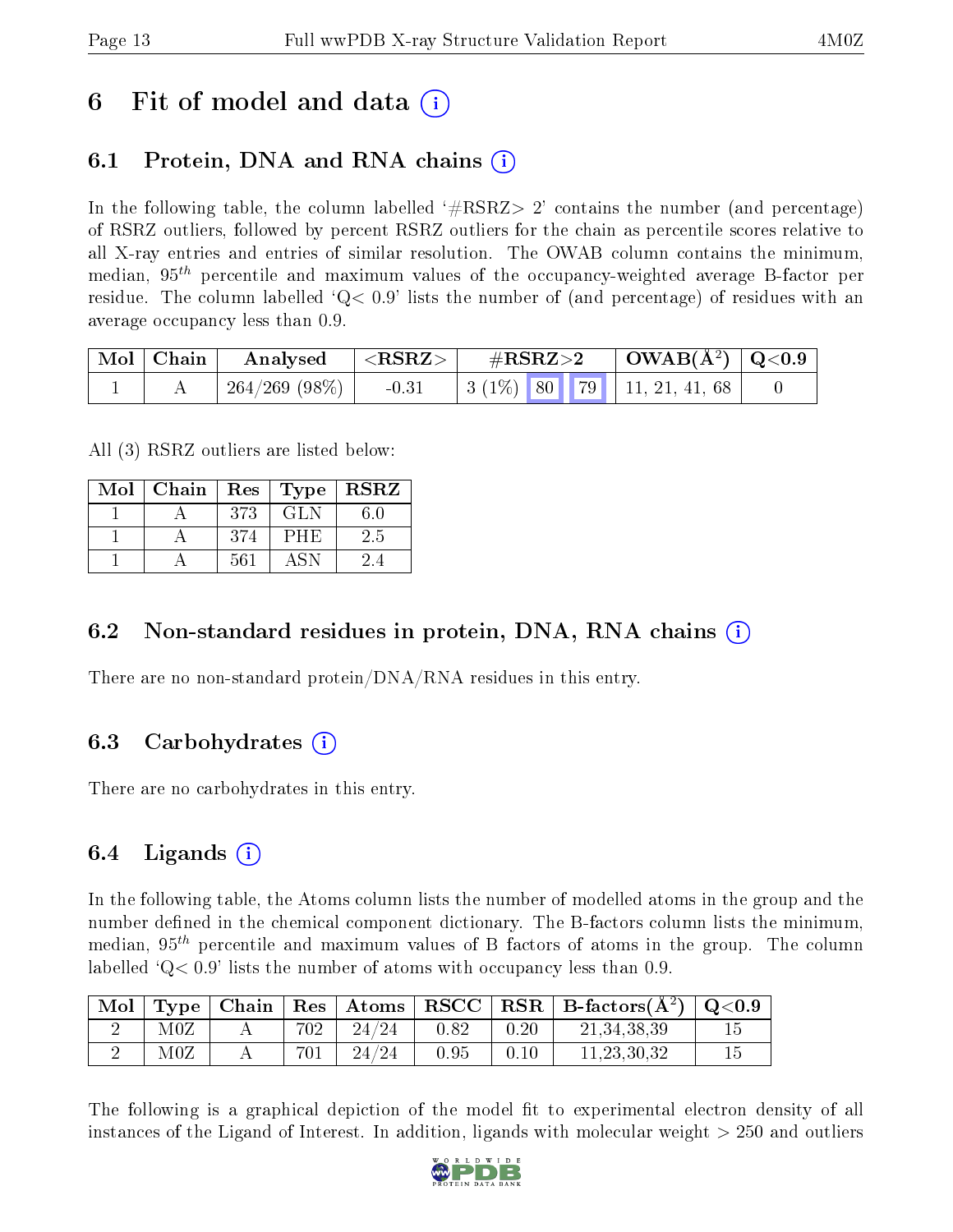as shown on the geometry validation Tables will also be included. Each fit is shown from different orientation to approximate a three-dimensional view.